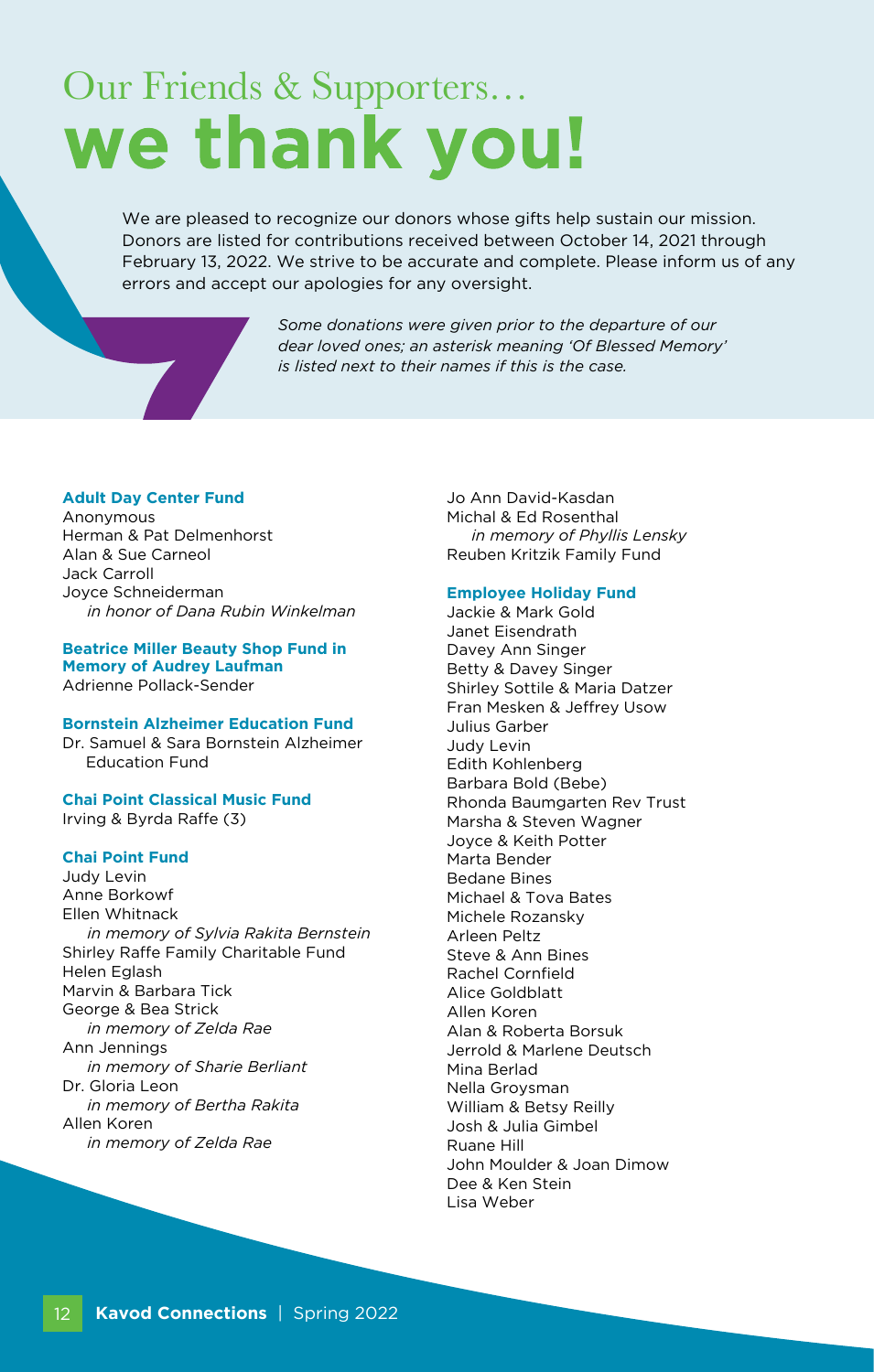Dr. Leonard Levine Sherri Rice Sara & Nathaniel Hoffman Tom & Kate McMahan *Thank you to everyone for taking such wonderful care of Barb Franczyk!* Laurie Segal Ronald & Barbara Bornstein Irv & Byrda Raffe Elaine & Ken\* Berke Bruce & Jeanette Peckerman Marta Haas Susan Weistrop Glenn Cummins James Charne & Laurie Hutzler Howard & Marlene Loeb Dennis & Donnalyn Maiman (DAF) Andy Komisar & Shannon Corallo Dorothy Sapinsley & Jesanine schlitz Maureen Luddy Claire Komisar

# **Geriatric Career Development Fund**

Herb Kohl Philanthropies

# **Golden Alliance**

Herbert H & Fern Elliott Family Foundation Sheryl & Claudio Pelc Neil & Terri Seigel Family Charitable Fund Marshall Zarem DAF Richard & Nina Edelman Peggi & Bruce Glaser Marshall & Thelma Fores Rev Liv Trust Steve & Judy Baruch Jeffrey & Terri Gingold Max Branovan Charitable Trust (2) Helen Eglash Peck Foundation, MKE LTD Kathryn Davis Bernie Kristal Arleen Peltz Elise Melrood Janet Leno Mike & Lisa Sattell Beth Peterman Josh & Julia Gimbel *in honor of Bill Komisar* Jeffrey & Barbara Komisar Suzanne Krasno Michael Peltz Debbie and Gene Gershenhorn *in memory of Charlotte Leib* Lawrence Hoffing *in memory of Charlotte Leib*

Rob & Dina Irwin Jeffrey Frank Laura & Mike Arnow Dr. Jacob & Gloria Golding Bernie & Judy Kristal Suzanne & Stan Dorf Sandra Weinstein *in honor of Ken & Dee Stein's anniversary* Dr. Leonard & Gloria Parker Gerrie Boym Cindy & Max Rasansky *in memory of Charlotte Leib* Laurie Segal *in memory of Charlotte Leib* Lynn Hurwitz *in honor of Lynn & Ron Bernheim* Harry & Deborah Koenig Richard Munitz *in memory of Charlotte Leib* Susan Atlas Nancy & Mark McQuide Vladimir Kushnaryov Clarice Zucker Michael & Karen Polsky David Weiner Jerry & Jill Polacheck Elaine Sternman *in memory of Charlotte Leib* Greater Milwaukee Foundation Marc & Betsy Axelrod (4) *in memory of Charlotte Leib* Lynn Hurwitz Monica & David Arnstein Ronald & Maxine Cohn Holly Bloom Rogers *in memory of Lucille Stovers* Linda Olson *Venture Investors - Arnstein Family Match* Ari Weber Mark Mendelsohn & Audrey Berman Harlene Levin Isabel Bader Cong. Beth Israel Ner Tamid – Rabbi Alter's discretionary fund Frank & Anne Gimbel Patti & Jim Gutglass Jack & Cynthia Follick Robert Breslauer *in memory of Sondra Lee Breslauer* William Berland Pamela Rickun *in memory of Joseph & Ruth Rickun* Lois Malawsky Bruce & Peggi Glaser Lee & Estelle Siegman *in memory of Sylvia Siegman & Eunice Roth*

*Donors are listed for contributions received between October 14, 2021 through February 13, 2022. Numbers in parenthesis indicate multiple gifts during this time period. We apologize for any errors or omissions. \*Of Blessed Memory*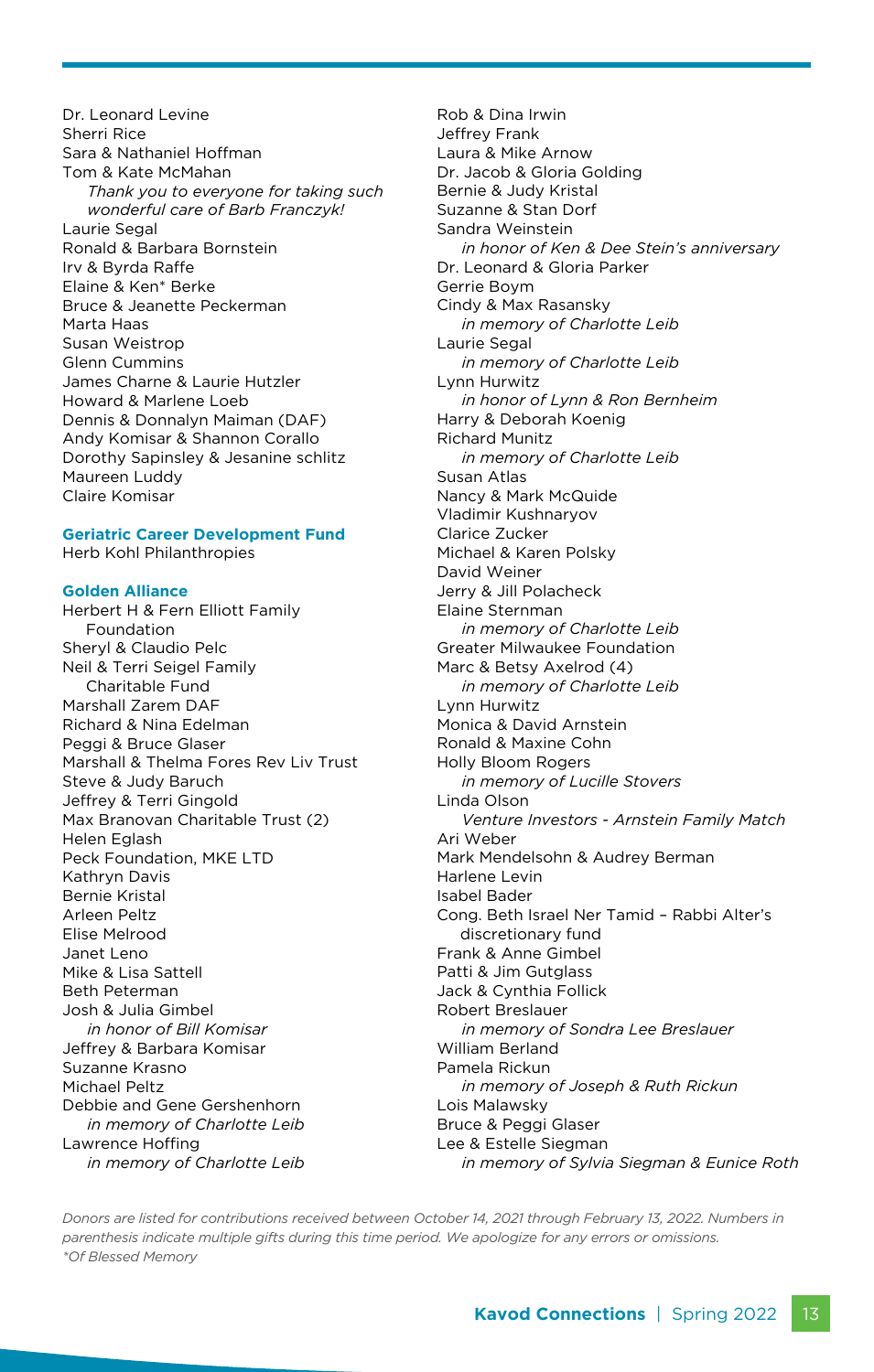Reesa & Irving Gottschalk Bret Goodman Companies Andy Palec Sara Gimbel Revoc. Trust *in memory of Joyce Kahn* Marshall & Thelma Forbes (Revoc Living Trust) *in memory of Thelman (Toby) R Forbes* Lowell & Honey Scott *in memory of 60 years of wonderful married life* Delores Kramer Steve & Martha (Mardee) Gruen Debbie & Ken Jaffe *in memory of Edith Meldman* Lisa Irvings *in memory of Leo & Irene Irvings* Elliot & Karen Berman Gerry & Denice Bernstein LJ Ellul in memory of Mrs. Borsuk Todd Brachman Anonymous Alan & Barbara Bern Rachael Marks and Linda Leshin Philip Horowitz Rabbi Marc Berkson Howard Berliant Andrea & Rick Grossman *in memory of Rose Turick & Ben Turick* Scott & Andrea Holtzman Family Trust *in memory of Charlotte Leib* Rachel Heimovics *in memory of Bernice Baron* Eliot & Francine Huxley James Sweet James Ansfield *in memory of Esther Ansfield* Ann Lederman Rottman Trust (2) Tonkens Memorial Endowment Rabbi Ronald & Judy Shapiro Ann Margolis Isaac & Eva Hochman Family Foundation Loyal D Grinker Restricted Endowmnt Harry Jankowitz Endowment Fund Helen & Bernard Soref Memorial Endowment Rose Ann Wasserman Glenn Yamahiro Jordan Hebert Tanya Mazor-Posner *in memory of Ruthie Silberman*

Michael & Nancy Waldner Scott & Andrea Holtzman *in memory of Charlotte Leib* Edith Arnstein Charitable Trust Alan Pollack Dr. Eliot & Francine Huxley Howard Berliant Ann Lederman Rabbi Marc Berkson Rachel Heimovics *in memory of Bernice Baron* Alan & Barbara Bern Phillip Horwitz Rachael Marks & Linda Leshin *in memory of Tanya Groysman* Jim Derzon Eugene Paykel *in memory of Betty Paykel* Myra Taxman Bea & George Strick *in honor of Ken Stein* Rabbi Aryeh Borsuk Neil Jaehnert *in memory of Charlotte Leib* Michael Peltz *in memory of Dolores Sternberg* Susan Stuckert (2) *in memory of Charlotte Leib* Bobbi & Jim Caraway Stanley & Nancy Lieberman Susan & Jerome Pokorny Alvin Fogel Pledging Foundation Bob Breslauer *in memory of Sondra Lee Breslauer* Allan & Lynda Barron *in memory of Ethel Himmelreich* Barbara Shafton *in memory of Elliot Shafton* Arleen Peltz *in honor of Jason Abraham for a speedy recovery* Arleen Peltz *in memory of Mark Goldstein's mother* Philip Rubenstein Foundation Joan & Robert Klein Irving Chortek Charitable Fund *in memory of Robert & Jeannie Chortek* Nancy Weiss-McQuide & Mark McQuide *in memory of Prof. Joel Berkowitz' father* Network for Good Patti Gorsky *in memory of Clarice Turer* Judy Wolkenstein Nicole Wanzer-Serrano *in honor of Peter Klein*